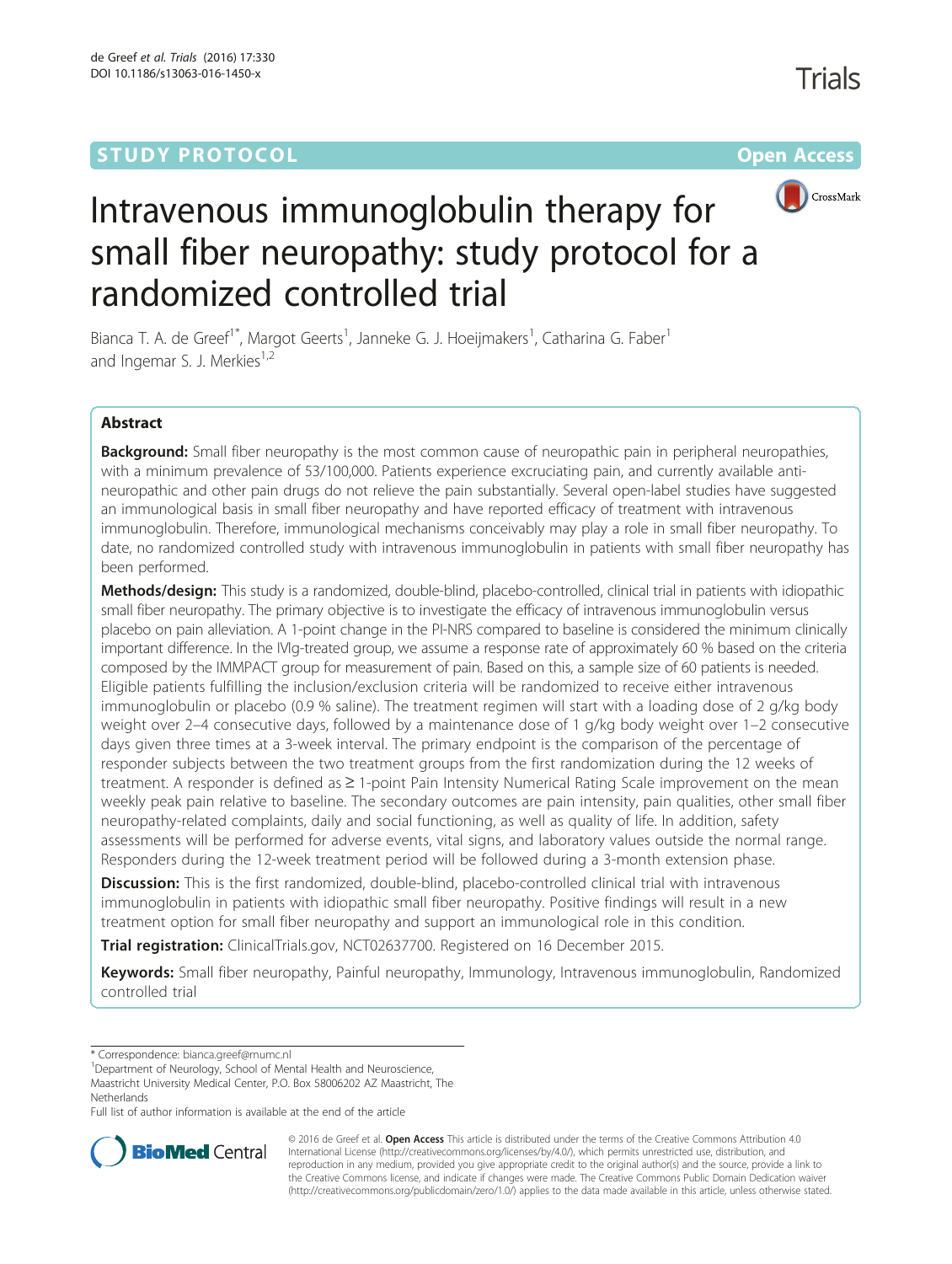# Background

Small fiber neuropathy (SFN) is a disorder of the thinly myelinated Aδ-fibers and the unmyelinated C-fibers, with a minimum prevalence of 53/100,000 [[1\]](#page-7-0). Patients suffer from neuropathic pain, usually according to a length-dependent pattern [[2\]](#page-7-0). In addition, they report autonomic symptoms such as palpitations, gastrointestinal disturbances, and orthostatic dizziness [\[3](#page-7-0), [4\]](#page-7-0). SFN interferes with daily functioning and may lead to a decrement in quality of life expectations [[5\]](#page-7-0). The diagnosis is based on SFN-related symptoms, without signs of large fiber involvement, in combination with an abnormal intraepidermal nerve fiber density (IENFD) in skin biopsy and/or abnormal temperature threshold levels in quantitative sensory testing [\[3](#page-7-0), [4\]](#page-7-0). Despite intensive search for underlying causes such as diabetes mellitus, impaired glucose tolerance, Fabry's disease, hereditary disorders, celiac disease, sarcoidosis, HIV, and other systemic illnesses that may be potentially treatable [[3, 4](#page-7-0)], the proportion of patients with idiopathic SFN (I-SFN) remains substantial, ranging in different series from 24 % up to 93 % [\[1](#page-7-0), [6](#page-7-0)–[8](#page-7-0)]. Conceivably, immunological mechanisms may play a role in patients with I-SFN, as several immune-mediated diseases such as sarcoidosis, Sjogren's disease, and systemic lupus erythematosus are associated with SFN [[8](#page-7-0)–[11](#page-7-0)]. Autoantibodies have also been reported in patients with SFN [\[12](#page-7-0)–[14](#page-7-0)]. Moreover, inflammatory changes in nerves have been found [\[15, 16](#page-7-0)]. Elevated proinflammatory cytokines have been suggested to be involved in the pathophysiology of pain in SFN [[17](#page-7-0)]. In other immune-mediated neuropathies such as chronic inflammatory demyelinating polyneuropathy, treatment with intravenous immunoglobulin (IVIg) has proven to be efficacious [[18, 19\]](#page-7-0). Moreover, some immunomodulation therapies have shown efficacy in some open-label case studies in patients with SFN with chronic pain [[20](#page-7-0)–[24](#page-7-0)]. Similar findings have been reported in erythromelalgia, a condition that is associated with SFN [[25, 26](#page-7-0)]. Pain reduction with IVIg treatment has been summarized recently [\[23](#page-7-0)].

IVIg is a blood product with high doses of pooled IgG molecules, which are derived from thousands of donors. IgG antibodies are the primary mediators of protective humoral immunity against pathogens but can also be pathogenic [\[27\]](#page-7-0). IVIg may be used either to boost the patients' immunological capabilities or, conversely, to blunt an immune response directed toward the patients' own tissues [\[28\]](#page-7-0). This dual IVIg-mediated effect on the immune system makes IVIg suitable for the treatment of several different diseases. When administered in high concentrations, IVIg has anti-inflammatory properties. How this antiinflammatory effect is mediated has not been fully elucidated yet. Several mechanisms have been proposed, including toxin inactivation, stimulation of the leukocyte and serum bactericidal action, modulation of cytokine effect, and the modulation of the complement system [\[28\]](#page-7-0).

In SFN, current neuropathic pain treatment options are generally insufficient to relieve the pain substantially [[29, 30\]](#page-8-0). Therefore, a better treatment is warranted. IVIg appears to be a potential therapeutic option for pain alleviation in SFN. The aim of the current pilot study is to investigate the efficacy and safety of IVIg in patients with I-SFN in a randomized, double-blind, placebocontrolled, clinical trial.

## Methods/design

#### **Objectives**

The primary objective of the study is to evaluate the efficacy of IVIg treatment for pain alleviation compared to placebo in patients with skin-biopsy-proven I-SFN.

Secondary objectives are to assess the effect of IVIg on pain intensity, pain qualities, and other small fiber neuropathy-related complaints and daily and social functioning, as well as quality of life. In addition, safety features of IVIg therapy in SFN will be evaluated.

## Study design

The study has a randomized, double-blind, parallel group, placebo-controlled prospective design, which is shown in Fig. [1](#page-2-0). This design has been partly applied and published previously [[18,](#page-7-0) [31\]](#page-8-0). This design has been partly applied and published previously in the ICE-trial, in which the effect of IVIg for the treatment of chronic inflammatory demyelinating polyradiculopathy has been studied [[18\]](#page-7-0). In that study, a screening period up to 10 days was chosen; thereafter, patients were divided into one of the two parallel groups: IVIg or placebo. Patients received a baselineloading dose of 2 g/kg over 2–4 days, followed by a maintenance infusion of 1 g/kg over 1–2 days every 3 weeks. For the current trial, this part of the study design has been adopted.

In brief, after a screening period of  $\leq 10$  days, eligible subjects are randomized to receive either IVIg at an uploading dose of 2 g/kg body weight (bw), ideally over 2–4 (consecutive) days, or a matching placebo. Thereafter, a study drug infusion is administered every 3 weeks at a dose of 1 g/kg bw, given over  $1-2$  (consecutive) days for a total of three additional infusions following baseline. The subjects' pain is measured using Pain Intensity Numerical Rating Scale (PI-NRS) at baseline and at each study visit scheduled every 3 weeks for 12 weeks. Pain is also assessed twice a day (daytime and nocturnal pain, through PI-NRS) on 2 days each week (Monday and Friday). A responder is defined as a  $\geq$  1-point improvement on the mean weakly peak pain using the PI-NRS relative to baseline. Patients who show an improvement and complete the 12 weeks of study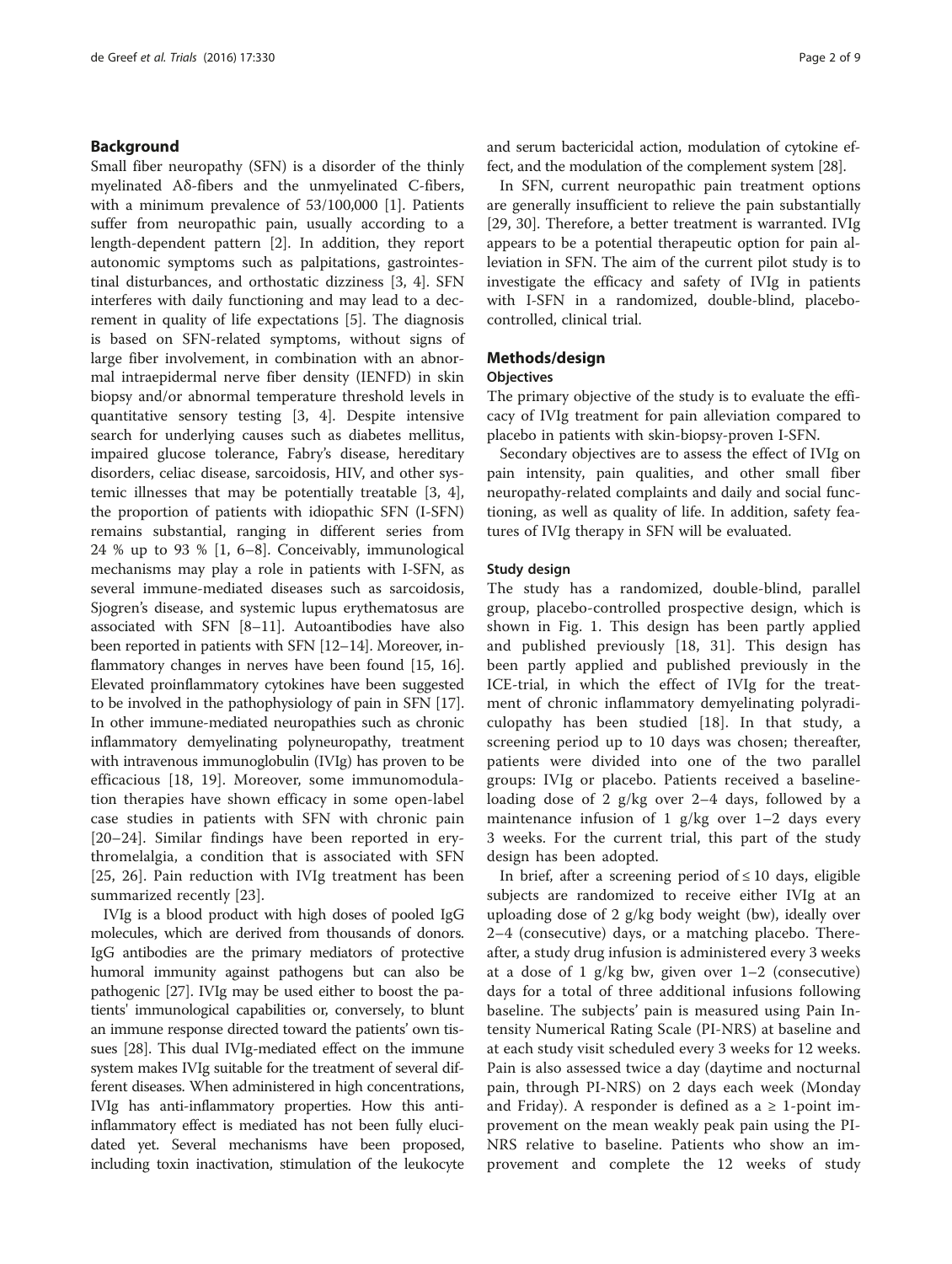<span id="page-2-0"></span>

treatment will be followed during a 3-month-extension phase to determine the long-term effect of the received therapy on pain alleviation.

The study is placebo-controlled because in previous analgesic trials a placebo effect of 7-37 % has been shown [\[32](#page-8-0)]. To make sure IVIg has a factual effect on pain reduction, a placebo-controlled design is necessary to exclude the placebo effect of this treatment on the patients. In addition, patients are allowed to use pain medication that not has been changed in the 30 days prior to randomization. As a result, in case the patient receives a placebo, the treatment does not differ from the situation before participating in the study.

## Setting and duration

The study is conducted at the department of Neurology of the Maastricht University Medical Center (Maastricht UMC+), Maastricht, the Netherlands. For logistical reasons, all subjects are residents of the Netherlands. The duration of the study is 6 months per subject. Examination will be performed by neuromuscular experts and/or highly trained fellows in neurology. We are aiming to conduct the study in a 2-year period.

## **Participants**

A total of 60 patients, 30 per treatment arm, will be included in the study. These are patients with newly or previously diagnosed skin-biopsy-proven idiopathic (predominantly) SFN. Subjects are recruited at the Maastricht UMC+, the Netherlands. Informed consent will be obtained from all participants before the study start.

#### Inclusion criteria

Subjects must meet all of the following inclusion criteria to be eligible for enrollment into the study:

- 1. Participant must be 18 years of age or older.
- 2. Skin-biopsy proven idiopathic SFN or idiopathic painful neuropathy with a predominant SFN pattern must be present.
- 3. Pain intensity rated  $\geq$  5 on the PI-NRS (maximum pain) or on the neuropathic pain scale (NPS) [\[33](#page-8-0), [34\]](#page-8-0), question number 1, must have existed for at least 12 weeks before the study, as declared by each patient to the best of their knowledge; if available, the medical records of each patient will be consulted on the reported pain intensity.
- 4. Each subject will receive an information leaflet and an informed consent form. Subjects must give written informed consent prior to study entry.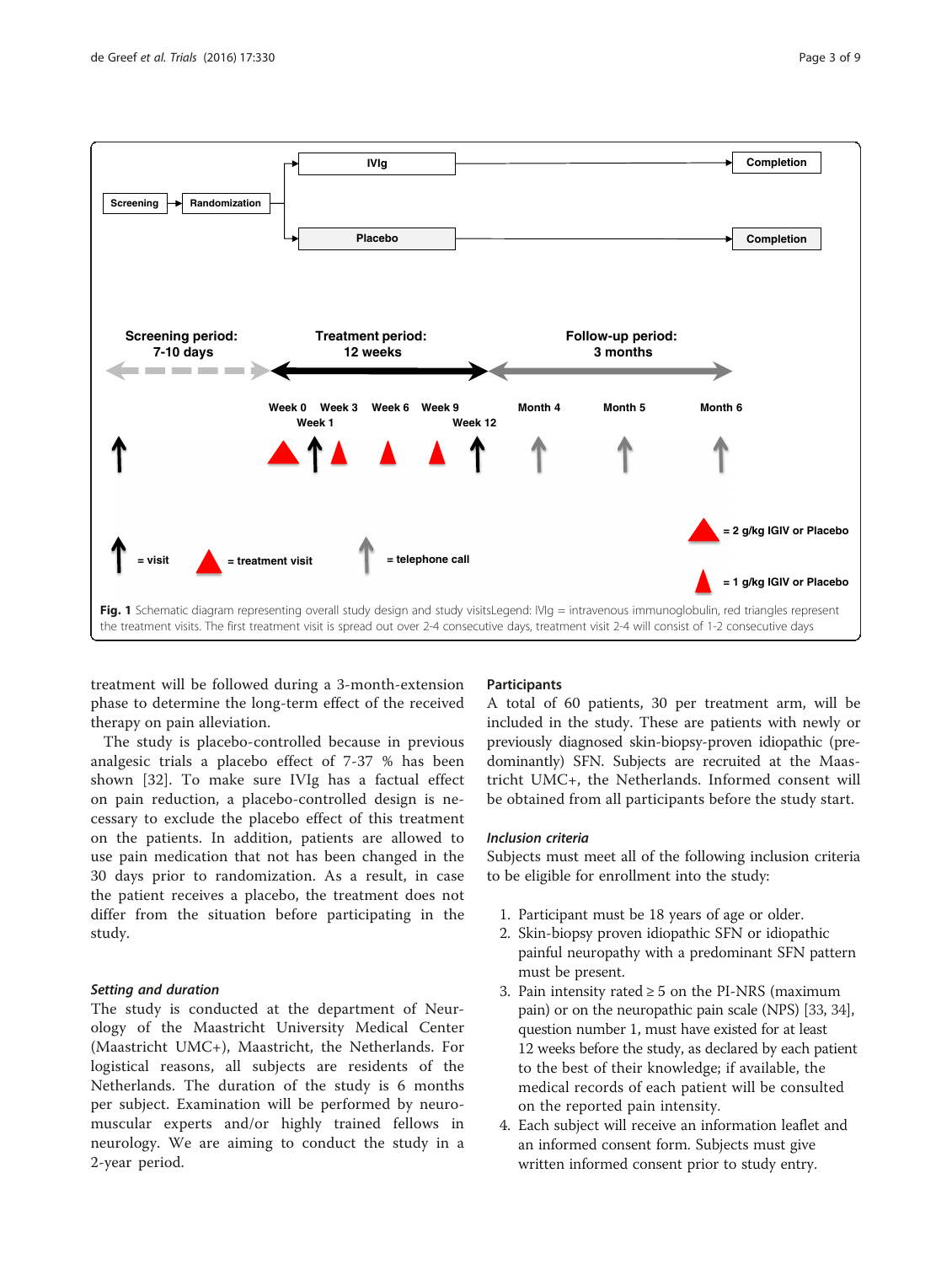5. Eligible patients must be willing to complete all study-related activities and examination required by the protocol.

# Exclusion criteria

Subjects presenting with any of the following will not be included in the study:

- 1. Predominant clinical picture of large nerve fiber involvement (i.e., weakness, loss of vibration sense, and hyporeflexia or areflexia)
- 2. Treatment with IVIg or any other immunomodulatory/immunosuppressive agents (e.g., steroids) within the last 12 weeks prior to the date of informed consent
- 3. An underlying cause of SFN (diabetes, SCN9A/ SCN10A/SCN11A mutations, hypothyroidism, renal failure, vitamin B12 deficiency, monoclonal gammopathy, alcohol abuse (more than 5 IU/day), malignancies, or drugs that cause neuropathy (e.g., chemotherapy, amiodarone, and propafenone))
- 4. History of anaphylaxis or severe systemic response to immunoglobulin or with a blood product
- 5. Cardiac insufficiency (NYHA III/IV), cardiomyopathy, significant cardiac dysrhythmia requiring treatment, unstable or advanced ischemic heart disease, history of congestive heart failure, or severe hypertension (diastolic blood pressure > 120 mmHg or systolic > 170 mmHg)
- 6. Known hyperviscosity, history of renal insufficiency or high serum creatinine levels (MDRD < 30), selective IgA deficiency, or hypercoagulable state.
- 7. Conditions whose symptoms and effects could alter protein catabolism and/or IgG utilization (e.g., protein-losing enteropathies, or nephrotic syndrome).
- 8. Females who are pregnant, breast-feeding, or, if of childbearing potential, unwilling to practice adequate contraception throughout the study
- 9. Mentally challenged adult subjects unable to give independent informed consent
- 10.Patients using pain medication that has changed in the 30 days prior to randomization (unchanged pain medication is allowed, provided dosages stay equal during the study)

# Study medication

Gamunex© 10 %, 100 mg/ml, solution for infusion is a human normal immunoglobulin that is currently available commercially in a number of countries for the treatment of primary immunodeficiency, idiopathic thrombocytopenic purpura, and chronic inflammatory demyelinating polyneuropathy, as well as other indications in some countries. Placebo is supplied as 0.9 % saline.

The dose of IVIg chosen for this study has been considered to be potentially the most effective in other immune-mediated polyneuropathies, specifically 2.0 g/kg of IVIg as loading dose followed by 1 g/kg bw for maintenance at intervals of 3 weeks [[18\]](#page-7-0).

The maximum dose is 80 g IVIg per infusion day, even for subjects whose body weight exceeds 80 kg. The maximum dose is 160 g IVIg for a 2 g/kg bw application and 80 g for 1 g/kg/bw application.

The calculated dose is administered over a 2- to 4-day period at baseline, dividing the total dose equally among the amount of infusion days. The infusion will be prepared on the day of infusion and administered on that same day. The three additional infusions, given at subsequent study visits, are each administered as a single infusion on 1 day but may be given over 2 consecutive days for reasons of tolerability.

On the first 2 days of the treatment (day 1 and day 2), the initial infusion rate will be 0.05 mL/kg/hour for the first 20 min. If no evidence exists of a hypersensitivity reaction, the infusion rate will be increased to 1.0 mL/ kg/hour for the next 20 min. After that, the infusion rate will be increased to 3.0 mL/kg/hour. If this is well tolerated, the infusion rate will start at 1 mL/kg/hour for additional treatments and will be increased to 3 mL/kg/ hour and 5 mL/kg/hour over 20 minutes up to a maximum allowable rate of 7 mL/kg/hour. This infusion scheme is according to the protocol of the hospital. Each infusion will take approximately 3–4 h. Vital signs will be documented during the infusion. The subject will be monitored during the infusion for any adverse events.

## Compliance

The volume of the study drug administered will be documented in the medical record and the electronic case report file (eCRF). When less than 100 % of the calculated study drug volume is given, the reasons for deviation will be recorded in the medical record and eCRF.

# Randomization and blinding

All eligible subjects participating in the study will receive a subject number consecutively beginning with the abbreviation of the study (IVIG) followed by 01, 02, or 03, etc. A computer will randomize the subjects to one of the two treatment groups. An automatic message with this allocation will be send to the unblinded pharmacist and will remain confidential.

The study will be subject and investigator blinded during the treatment periods, from visit 2 until the end of the study. Blinding codes will only be broken in emergency situations for reasons of subject safety.

Blinding of different study groups will be guaranteed by ensuring all subjects receiving the same total volume per kilogram of body weight of trial medication, with no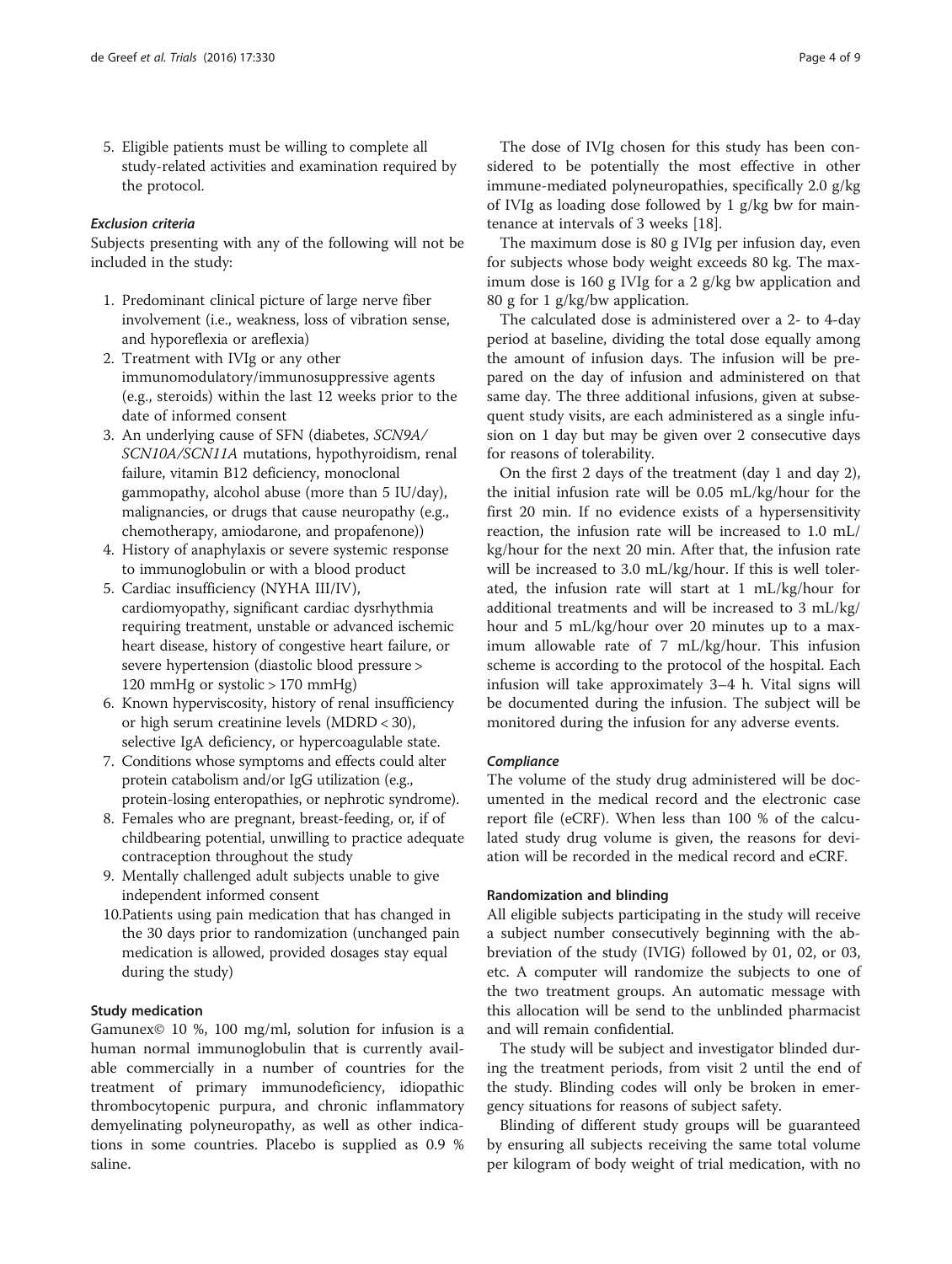visible difference in the external aspect between IVIg and placebo, by using nontransparent infusion lines and bags. An unblinded pharmacist or designee will prepare study medication. This individual, responsible for dispensing the drug, will also be responsible for the blinding procedure.

# Outcome measurements

# Primary outcome

The primary outcome measure will be based on pain assessment, as pain is considered the most important feature of SFN [\[2](#page-7-0)–[4,](#page-7-0) [35](#page-8-0), [36\]](#page-8-0). Pain intensity will be evaluated using the 11-point Pain Intensity Numeric Rating Scale (PI-NRS; 0, no pain, to 10, worst imaginable pain) [[33](#page-8-0), [37\]](#page-8-0). In particular, a difference in the mean weakly peak pain intensity will be considered as the primary outcome parameter. A responder is defined as  $\geq 1$ point improvement on the PI-NRS during the 12-week treatment relative to baseline. The rationale for choosing the primary outcome measure was based on recommendations regarding the clinical importance of treatment outcomes in chronic pain clinical trials as postulated by the IMMPACT (Initiative on Methods, Measurements and Pain Assessment in Clinical Trials) study group [\[38, 39](#page-8-0)].

#### Secondary outcomes

Secondary outcome measures include changes in the daily pain intensity, nocturnal pain intensity, and the average of these two obtained from the PI-NRS, change in patients' global impression of change (PGIC) [[38](#page-8-0), [39\]](#page-8-0), the Rashtransformed 13-item SFN Symptoms Inventory Questionnaire (RT-SFN-SIQ) [[40](#page-8-0)], the amount of pain medication, the use of nonmedical rescue activities, the amount of pain relief (using a 5-point Likert-scale), the NPS [\[34\]](#page-8-0), the Daily Sleep Interference Scale (DSIS), the Short Form 36 Health Survey (SF-36) [\[41, 42\]](#page-8-0), and the Rasch-built Overall Disability Outcome Scale (SFN-RODS) [\[40\]](#page-8-0).

Safety evaluation features will include the following additional tests: adverse events, laboratory test (e.g., hematology and clinical chemistry, as shown in Table [2](#page-6-0)), and vital signs.

#### Data management

An eCRF is used for each patient to collect all data. To host the eCRF, MACRO electronic data capture is used, powered by InferMed Ltd, London. It has been designed to support compliance with the requirements of relevant regulatory bodies including ICH Good Clinical Practice ([www.infermed.com\)](http://www.infermed.com). Assessments start at the screening visit, are subsequently performed according to the scheme presented in Fig. [1,](#page-2-0) Table [1](#page-5-0), and Table [2](#page-6-0), and include a standardized interview to determine patient's clinical condition and well-being, assessment of various questionnaires, and laboratory assessment. During each visit, adverse events and concomitant medication are discussed. At each visit, the diary and residual medications are collected.

Privacy of the patients is guaranteed; stored data and materials are only identifiable to the person by a sequentially assigned subject number. The handling of personal data complies with the Dutch Personal Data Protection Act (De Wet Bescherming Persoonsgegevens, WBP). The SPIRIT checklist and figure for this study protocol are shown in Additional files [1](#page-6-0) and [2](#page-6-0).

# Adverse events

Adverse events will be recorded and monitored. The principal investigator will be informed immediately in case of any serious adverse event (SAE) occurring. Every SAE will be reported to the Ethics Committee.

# Statistical analysis

#### Sample size

A 1-point change on the PI-NRS compared to baseline is considered as the minimum clinically important difference (MCID), according to the unified rule of  $\frac{1}{2} \times$  SD and recommendations given by the IMMPACT group [[38, 43](#page-8-0)]. In the placebo group, we assume a response rate of approximately 25 % in the placebo-treated group, based on a meta-analysis of the placebo effect in pain studies in which the effect varied from 7 to 37 %, and where 16 % of the patients had a pain reduction of 50 % [\[32\]](#page-8-0). In the IVIg treated group, we assume a response rate of approximately 60 % based on the IMMPACT criteria [[38](#page-8-0)].

Fixing a one-sided alpha at 5 %, a sample size of 24 patients per treatment group would be required to show efficacy with 80 % power and an effect size of 60 % between the two groups (chi-square test). Accounting for a dropout rate of approximately 20 % (six patients), 30 subjects per treatment group will be included in this study.

## Type of analysis

The primary efficacy comparison is the comparison of the proportion of responders in the per-protocol population, where a responder is defined as  $\geq 1$ -point improvement in the mean weekly peak pain measured with the PI-NRS (maximum pain) during the 12-week treatment period after first study drug infusion compared to baseline, using Kaplan-Meier curves (log rank test). The following sensitivity analyses will be performed. The primary efficacy analysis will be repeated in the perprotocol population using a more strict definition of a responder: a "responder of  $\geq 2$  points" is defined as  $\geq 2$ points improvement in the PI-NRS at the last evaluation after the first study drug infusion during the blinded 12 week treatment period compared to baseline.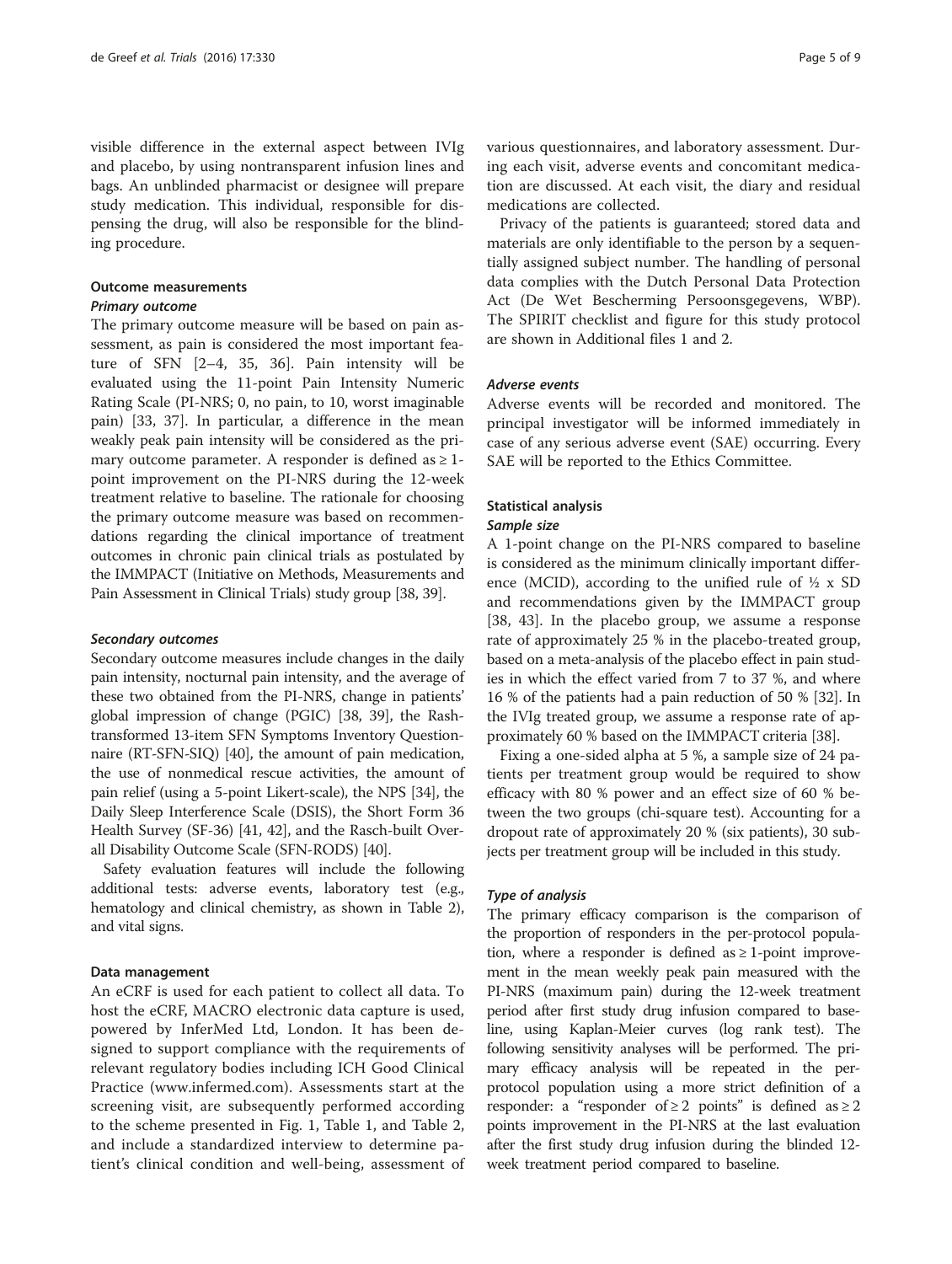| Assessment/Evaluation                   | Screening<br>- 10 days (Day -10<br>to Day $0$ ) | Treatment phase           | End of<br>Treatment                                                | Follow-<br>up <sup>5</sup>                                        |                                     |                                   |                  |
|-----------------------------------------|-------------------------------------------------|---------------------------|--------------------------------------------------------------------|-------------------------------------------------------------------|-------------------------------------|-----------------------------------|------------------|
|                                         |                                                 | Week 0<br>Baseline/ Day 1 | Completion of<br>baseline infusion<br>(Day 2, 3 or 4) <sup>3</sup> | 3-6 Days after<br>completion<br>of baseline infusion <sup>4</sup> | Week<br>3,6,9<br>$(\pm 3)$<br>days) | Week 12<br>$(\pm 3 \text{ days})$ | Month 4,<br>5, 6 |
| Informed Consent                        | $\times$                                        |                           |                                                                    |                                                                   |                                     |                                   |                  |
| Medical History/physical<br>examination | $\times$                                        |                           |                                                                    |                                                                   |                                     |                                   |                  |
| Nerve Conduction Studies                | $\mathsf{X}$                                    |                           |                                                                    |                                                                   |                                     |                                   |                  |
| Skin biopsy and QST                     | $\times$                                        |                           |                                                                    |                                                                   |                                     |                                   |                  |
| Laboratory Assessments<br>(see Table 2) | $\times$                                        | $\boldsymbol{\mathsf{X}}$ | X                                                                  | $\mathsf X$                                                       | Χ                                   | X                                 |                  |
| PI-NRS                                  | $\times$                                        |                           |                                                                    |                                                                   | X                                   | X                                 | X                |
| PGIC                                    |                                                 |                           |                                                                    |                                                                   | $\times$                            | $\times$                          | $\times$         |
| SFN-SIQ                                 | $\times$                                        |                           |                                                                    |                                                                   | $\times$                            | X                                 | X                |
| <b>NPS</b>                              | $\times$                                        |                           |                                                                    |                                                                   | $\boldsymbol{\mathsf{X}}$           | X                                 | $\times$         |
| SFN-RODS                                | Χ                                               |                           |                                                                    |                                                                   | $\mathsf X$                         | X                                 | Χ                |
| Pain relief                             |                                                 |                           |                                                                    |                                                                   | X                                   | Χ                                 | X                |
| Sleep quality                           | $\times$                                        |                           |                                                                    |                                                                   | X                                   | X                                 | X                |
| $SF-36$                                 | $\times$                                        |                           |                                                                    |                                                                   | $\times$                            | $\times$                          | $\times$         |
| Study Medication<br>Infusion $1$        |                                                 | $\boldsymbol{\mathsf{X}}$ |                                                                    |                                                                   | $\boldsymbol{\mathsf{X}}$           |                                   |                  |
| Vital Signs <sup>2</sup>                |                                                 | $\times$                  |                                                                    |                                                                   | $\mathsf X$                         | X                                 |                  |
| Concomitant Medication                  | $\times$                                        | Χ                         | X                                                                  | X                                                                 | X                                   | X                                 | X                |
| Adverse Events                          | Χ                                               | Χ                         | Χ                                                                  | $\boldsymbol{\mathsf{X}}$                                         | $\boldsymbol{\mathsf{X}}$           | X                                 | Χ                |

<span id="page-5-0"></span>Table 1 Study flow chart (except laboratory assessments)

<sup>1</sup> Medications given over 2 consecutive days at baseline and over 1 day every 3 weeks thereafter. Treatment is allowed to be prolonged up to 4 or 2 days respectively for reasons of tolerability

 $^2$  Vital signs (blood pressure and heart rate) to be taken right before infusion, 30 minutes after starting infusion, and immediately after infusion completed  $^3$  Visit to be conducted after completed  $^3$  Visit to be

<sup>4</sup> Visit to be conducted 3-6 days after completion of the baseline infusion, not 3-5 days after baseline/Day 1 infusion began

<sup>5</sup> The follow-up period will be performed by standardized telephone call interviews

QST = quantitative sensory testing, PI-NRS = pain intensity numerical rating scale, PGIC = patients' global impression of change, RT-SFN-SIQ = Rasch-transformed small fiber neuropathy symptoms inventory questionnaire, NPS = neuropathic pain scale, SFN-RODS = small fiber neuropathy Rasch-built overall disability outcome scale,  $SF-36 = short form 36$  health survey

In the intention-to-treat (ITT) population, the following additional sensitivity analyses will be performed: any subject who drops out with at least the week 6 PI-NRS assessment with their last mean weakly peak pain on the PI-NRS will be carried forward. A subject dropping out before the week 6 PI-NRS assessment or any subject with no baseline PI-NRS will be counted as a nonresponder independent of the last PI-NRS. Furthermore, in the ITT population, the following sensitivity analyses will be performed. The analysis will be repeated using a more strict definition of a responder: a "responder of  $\geq 2$ points" is defined as  $\geq 2$  points improvement in the PI-NRS at the last evaluation following the first study drug infusion during the blinded 12-week-treatment period compared to baseline. Subjects with no baseline or no postbaseline PI-NRS assessment will be counted as a nonresponder in this analysis.

When values are missing, we will use multiple imputation based on a regression method, using SPSS (IBM Corp. Released 2015. IBM SPSS Statistics for Macintosh, Version 22.0. Armonk, NY: IBM Corp) or Stata (Stata-Corp. 2013. Stata Statistical Software: Release 13. College Station, TX: StataCorp LP).

The differences between the per-protocol analyses and the ITT analyses will give a good impression of the bias that might occur in the study. Comparing these two methods, we can make a clear picture of the two populations and can investigate the true effect of IVIg in the most reliable way.

The secondary efficacy variables will be tested for treatment group differences by analyses of covariance (ANCOVAs) with the baseline measurement as the covariate and the difference of the last post-baseline measurement in the treatment period relative to baseline as an independent variable (treatment group as fixed factor). If no postbaseline measurement is documented,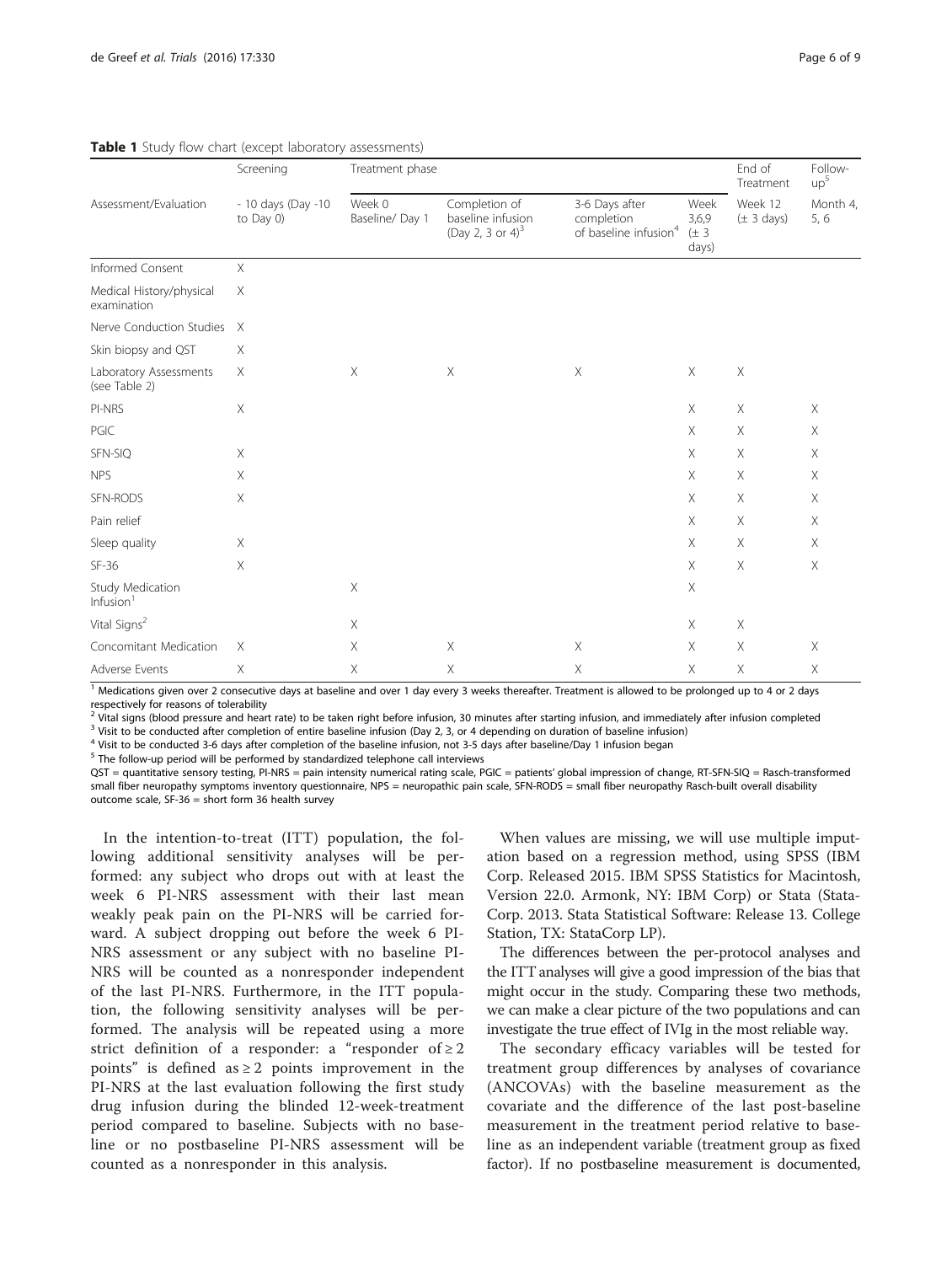# <span id="page-6-0"></span>Table 2 Study flow chart - laboratory assessments

|                                                                 | Screening                         | Treatment phase                                                                         |       |                                                                                          |   | End of<br>Treatment       | Follow-<br>up <sup>3</sup> |
|-----------------------------------------------------------------|-----------------------------------|-----------------------------------------------------------------------------------------|-------|------------------------------------------------------------------------------------------|---|---------------------------|----------------------------|
| Lab assessment                                                  | - 10 days (Day<br>$-10$ to Day 0) | Week 0<br>Completion<br>Baseline/Day<br>of baseline<br>infusion<br>(Day 2 or 3 or<br>4) |       | 3-6 Days after completion<br>Week<br>of baseline infusion<br>3,6,9<br>$(\pm 3)$<br>days) |   | Week 12 $(\pm$<br>3 days) | Month<br>4, 5, 6           |
| Immunofixation                                                  | X                                 |                                                                                         |       |                                                                                          |   |                           |                            |
| Pregnancy Test (Serum β HCG)                                    | Χ                                 |                                                                                         |       |                                                                                          |   |                           |                            |
| TSH $1$ / regular T4                                            | Χ                                 |                                                                                         |       |                                                                                          |   |                           |                            |
| Fasting blood glucose, vitamin $B122$                           | $\times$                          |                                                                                         |       |                                                                                          |   |                           |                            |
| Serum Retain <sup>3</sup>                                       | Χ                                 |                                                                                         |       |                                                                                          |   | Χ                         |                            |
| Urinalysis                                                      | Χ                                 |                                                                                         |       | Χ                                                                                        |   |                           |                            |
| lgG <sup>4</sup>                                                |                                   | $\times$                                                                                | $X^4$ | X                                                                                        | X | Χ                         |                            |
| Hematology/CBC (hematocrit,<br>hemoglobin, WBC, RBC, platelets) | X                                 | X                                                                                       |       | X                                                                                        | X | X                         |                            |
| Creatinine, Blood urea nitrogen                                 | X                                 | $\times$                                                                                |       | $\times$                                                                                 | Χ | Χ                         |                            |
| AST/ALT, LDH, potassium, bilirubin, CK                          |                                   | X                                                                                       | $X^4$ |                                                                                          | X | X                         |                            |
| Gamma-GT                                                        |                                   | Χ                                                                                       | $X^4$ | Χ                                                                                        |   | X                         |                            |

<sup>1</sup> TSH to be conducted at screening if results not available since SFN diagnosis. Regular T4 automatically run by LabCorp if TSH determined to be above the upper limits of normal<br><sup>2</sup> To be conducted at screening if result

<sup>3</sup> 2 aliquots required at screening (one for viral retain and one for possible future antibody testing); 1 aliquot required at both Week 12 (for possible future antibody testing)<br><sup>4</sup> Samples to be obtained immediately aft

collected post-infusion on Day 2. If the entire baseline infusion is completed in 3 or 4 days, then samples are to be collected post-infusion on Day 3 or 4 respectively<br><sup>5</sup> The follow-up period will be performed by standar

the baseline measurement will be used as the last postbaseline measurement. This analysis is an endpoint analysis using the "last observation carried forward" (LOCF) approach.

# **Discussion**

In this study, the efficacy and safety of IVIg is evaluated in patients with skin-biopsy-proven idiopathic SFN. This will be the first randomized, placebo-controlled, double-blind, clinical trial with IVIg versus placebo in patients with SFN.

In previous case studies with patients diagnosed with SFN and an underlying autoimmune disease (such as sarcoidosis, Sjögren's syndrome, and celiac disease), IVIg has shown to be effective on chronic pain [[20, 21, 24\]](#page-7-0). In addition, in chronic refractory pain in general, pain reduction after IVIg treatment has been described [\[23](#page-7-0)], suggesting that immunological mechanisms may play a role in the development or maintenance of pain, even if no clear immunological disorders are present.

One of the limitations of the study is that the specific mechanism of action of IVIg is not known, making it hard to predict which patients will benefit from the treatment. A second limitation might be that the treatment period of 3 months is too short to obtain effect. Third, patients will be kept stable on their current pain treatment, which could influence the results. However, stopping current pain medication would be ethically difficult.

In SFN, a better treatment is warranted because currently available (neuropathic) pain medication does not relieve pain substantially and often has side effects [\[44](#page-8-0)]. For IVIg, both a complementary and diminishing action on the immune system has been described [\[45](#page-8-0)]. In SFN, an activated immune system probably causes inflammatory responses to the small nerve fibers, which can be diminished by IVIg.

Positive findings of IVIg treatment in SFN will result in a new treatment option and may support an immunological role in this condition.

#### Trial status

Participant recruitment will start at the half of 2016.

# Additional files

[Additional file 1:](dx.doi.org/10.1186/s13063-016-1450-x) SPIRIT 2013 Checklist: recommended items to address in a clinical trial protocol and related documents\*. (DOC 121 kb)

[Additional file 2:](dx.doi.org/10.1186/s13063-016-1450-x) Example template of recommended content for the schedule of enrolment, interventions, and assessments\*. (DOC 68 kb)

#### Abbreviations

Bw, body weight; DSIS, Daily Sleep Interference Scale; eCRF, electronic case report file; GCP, good clinical practice; ICH, International Council for Harmonisation; IENFD intraepidermal nerve fiber density; IMMPACT, Initiative on Methods, Measurements and Pain Assessment in Clinical Trials; I-SFN, idiopathic small fiber neuropathy; ITT, intention-to-treat; IVIg, intravenous immunoglobulin; LOCF, last observation carried forward; MCID, minimum clinically important difference; NPS, Neuropathic Pain Scale; PGIC, Patients'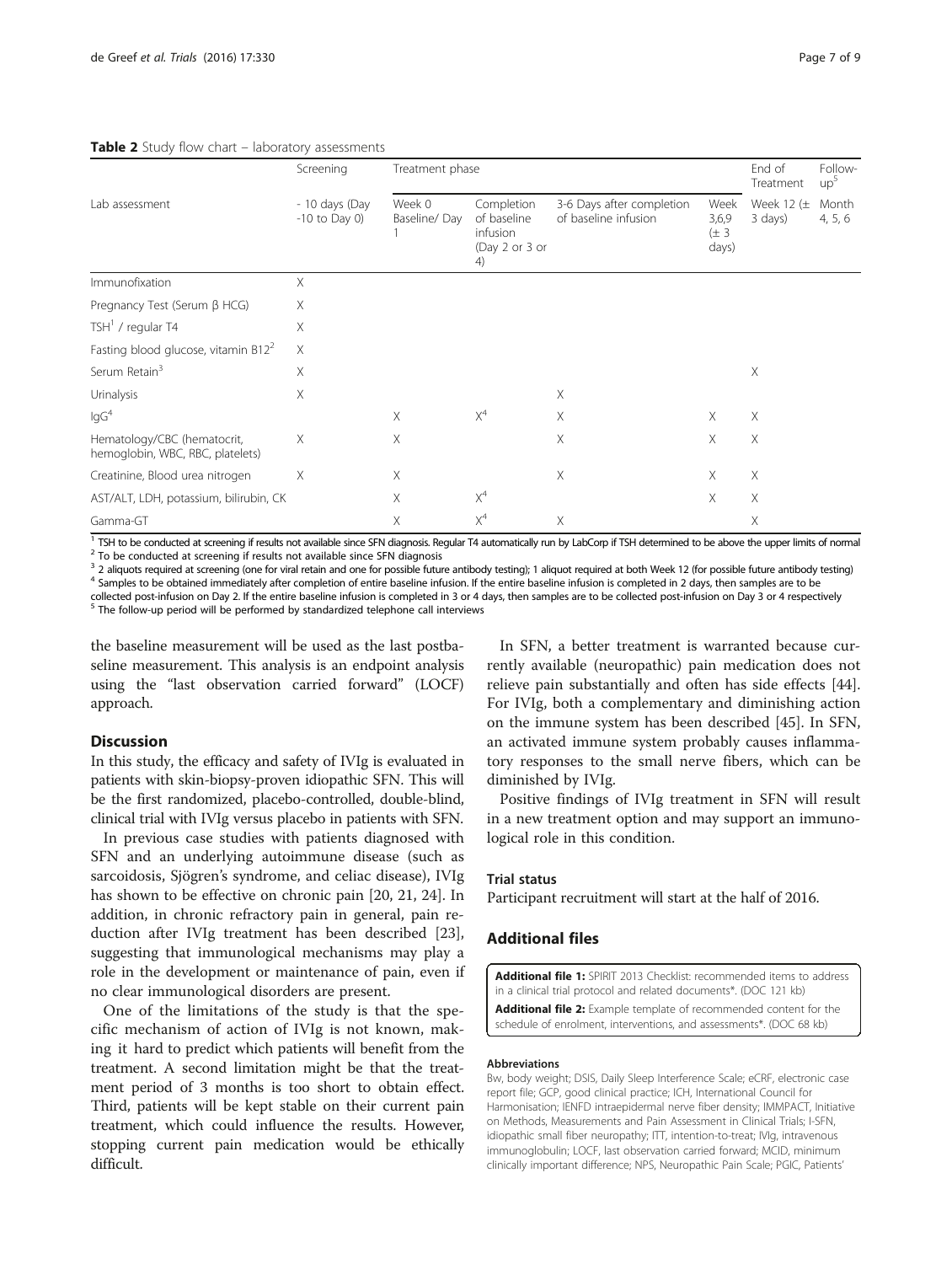<span id="page-7-0"></span>Global Impression of Change; PI-NRS, Pain Intensity Numerical Rating Scale; RT-SFN-SIQ, Rasch-Transformed Small Fiber Neuropathy Symptoms Inventory Questionnaire; SAE, serious adverse event; SF, 36 Short Form 36 Health Survey; SFN, small fiber neuropathy; SFN-RODS, small fiber neuropathy Rasch-built Overall Disability Outcome Scale; WBP, Wet Bescherming Persoonsgegevens

#### Acknowledgements

The study is supported by the Grifols Investigator-Sponsored Research (ISR) Program.

#### Authors' contribution

BTAG contributed to the screening of the patients, data collection, data analysis, and manuscript writing. MG contributed to the screening of patients, data collection, and manuscript writing. JGJH contributed to the conception, design, data collection, data analysis, and manuscript writing. CGF contributed to the conception, design, data analysis, and manuscript writing. ISJM contributed to the conception, design, data analysis, and manuscript writing. All authors read and approved the final manuscript.

#### Competing interests

Bianca T.A. de Greef reports a grant from the Prinses Beatrix Spierfonds (W.OR12-01), outside the submitted work.

Margot Geerts reports no disclosure.

Janneke G.J. Hoeijmakers reports no disclosure. Catharina G. Faber reports grants from European Union 7th Framework Programme (grant agreement no. 602273, 2013), and the Prinses Beatrix Spierfonds (W.OR12-01), outside the submitted work. Ingemar S.J. Merkies reports grants from the GBS/CIDP Foundation

International for PeriNomS study and from the European Union 7th Framework Programme (grant agreement no. 602273, 2013) and reports participation in steering committees of the Talecris ICE Study, CSL Behring, LFB, Novartis, and Octapharma (a research foundation at the University of Maastricht received the honoraria on behalf of Dr. Merkies) outside the submitted work. He received a grant from the Grifols Investigator-Sponsored Research (ISR) Program supporting the submitted work.

#### Ethics approval and consent to participate

The trial is registered under http://www.clinicaltrials.gov/, NCT02637700, as well as EudraCT, number 2015-002624-31. The institutional Medical Ethics Committee (METC azM/UM (Medical Ethics Committee of the academic hospital Maastricht and the University of Maastricht)) approved the study. The study is conducted in accordance with the protocol and the International Council for Harmonisation (ICH) guideline on Good Clinical Practice (GCP) (ICH 1996), as well as the general principles set forth in the International Ethical Guidelines for Biomedical Research Involving Human Subjects (Council for International Organizations of Medical Sciences 2002), the guidelines of the declaration of Helsinki (amendment Fortaleza, Brazil, 2013), and the Dutch WMO (Wet Medisch-Wetenschappelijk Onderzoek Met Mensen).

#### Author details

<sup>1</sup>Department of Neurology, School of Mental Health and Neuroscience, Maastricht University Medical Center, P.O. Box 58006202 AZ Maastricht, The Netherlands. <sup>2</sup>Department of Neurology, St. Elisabeth Hospital, Willemstad, Curaçao.

#### Received: 8 March 2016 Accepted: 15 June 2016 Published online: 20 July 2016

#### References

- Peters MJ, Bakkers M, Merkies IS, Hoeijmakers JG, van Raak EP, Faber CG. Incidence and prevalence of small-fiber neuropathy: a survey in the Netherlands. Neurology. 2013;81(15):1356–60.
- 2. Gorson KC, Ropper AH. Idiopathic distal small fiber neuropathy. Acta Neurol Scand. 1995;92(5):376–82.
- Hoeijmakers JG, Faber CG, Lauria G, Merkies IS, Waxman SG. Small-fibre neuropathies-advances in diagnosis, pathophysiology and management. Nat Rev Neurol. 2012;8(7):369–79.
- 4. Lauria G, Merkies IS, Faber CG. Small fibre neuropathy. Curr Opin Neurol. 2012;25(5):542–9.
- 5. Bakkers M, Faber CG, Hoeijmakers JG, Lauria G, Merkies IS. Small fibers, large impact: quality of life in small-fiber neuropathy. Muscle Nerve. 2014;49(3):329–36.
- 6. Devigili G, Tugnoli V, Penza P, Camozzi F, Lombardi R, Melli G, et al. The diagnostic criteria for small fibre neuropathy: from symptoms to neuropathology. Brain. 2008;131(Pt 7):1912–25.
- 7. Bednarik J, Vlckova-Moravcova E, Bursova S, Belobradkova J, Dusek L, Sommer C. Etiology of small-fiber neuropathy. J Peripher Nerv Syst. 2009; 14(3):177–83.
- 8. Hoitsma E, Marziniak M, Faber CG, Reulen JP, Sommer C, De Baets M, et al. Small fibre neuropathy in sarcoidosis. Lancet. 2002;359(9323):2085–6.
- 9. Bakkers M, Merkies IS, Lauria G, Devigili G, Penza P, Lombardi R, et al. Intraepidermal nerve fiber density and its application in sarcoidosis. Neurology. 2009;73(14):1142–8.
- 10. Goransson LG, Herigstad A, Tjensvoll AB, Harboe E, Mellgren SI, Omdal R. Peripheral neuropathy in primary sjogren syndrome: a population-based study. Arch Neurol. 2006;63(11):1612–5.
- 11. Goransson LG, Brun JG, Harboe E, Mellgren SI, Omdal R. Intraepidermal nerve fiber densities in chronic inflammatory autoimmune diseases. Arch Neurol. 2006;63(10):1410–3.
- 12. Chamberlain JL, Pittock SJ, Oprescu AM, Dege C, Apiwattanakul M, Kryzer TJ, et al. Peripherin-IgG association with neurologic and endocrine autoimmunity. J Autoimmun. 2010;34(4):469–77.
- 13. Ferrari S, Morbin M, Nobile-Orazio E, Musso A, Tomelleri G, Bertolasi L, et al. Antisulfatide polyneuropathy: antibody-mediated complement attack on peripheral myelin. Acta Neuropathol. 1998;96(6):569–74.
- 14. Dabby R, Weimer LH, Hays AP, Olarte M, Latov N. Antisulfatide antibodies in neuropathy: clinical and electrophysiologic correlates. Neurology. 2000;54(7): 1448–52.
- 15. Zafrir B, Zimmerman M, Fellig Y, Naparstek Y, Reichman N, Flatau E. Small fiber neuropathy due to isolated vasculitis of the peripheral nervous system. Isr Med Assoc J. 2004;6(3):183–4.
- 16. Kelkar P, McDermott WR, Parry GJ. Sensory-predominant, painful, idiopathic neuropathy: inflammatory changes in sural nerves. Muscle Nerve. 2002;26(3):413–6.
- 17. Uceyler N, Kafke W, Riediger N, He L, Necula G, Toyka KV, et al. Elevated proinflammatory cytokine expression in affected skin in small fiber neuropathy. Neurology. 2010;74(22):1806–13.
- 18. Hughes RA, Donofrio P, Bril V, Dalakas MC, Deng C, Hanna K, et al. Intravenous immune globulin (10 % caprylate-chromatography purified) for the treatment of chronic inflammatory demyelinating polyradiculoneuropathy (ICE study): a randomised placebo-controlled trial. Lancet Neurol. 2008;7(2):136–44.
- 19. European Federation of Neurological S, Peripheral Nerve S, van Schaik IN, Bouche P, Illa I, Leger JM, et al. European Federation of Neurological Societies/Peripheral Nerve Society guideline on management of multifocal motor neuropathy. Eur J Neurol. 2006;13(8):802–8.
- 20. Parambil JG, Tavee JO, Zhou L, Pearson KS, Culver DA. Efficacy of intravenous immunoglobulin for small fiber neuropathy associated with sarcoidosis. Respir Med. 2011;105(1):101–5.
- 21. Wakasugi D, Kato T, Gono T, Ito E, Nodera H, Kawaguchi Y, et al. Extreme efficacy of intravenous immunoglobulin therapy for severe burning pain in a patient with small fiber neuropathy associated with primary Sjogren's syndrome. Mod Rheumatol. 2009;19(4):437–40.
- 22. Dabby R, Gilad R, Sadeh M, Lampl Y, Watemberg N. Acute steroid responsive small-fiber sensory neuropathy: a new entity? J Peripher Nerv Syst. 2006;11(1):47–52.
- 23. Goebel A. Immunoglobulin responsive chronic pain. J Clin Immunol. 2010; 30 Suppl 1:S103–8.
- 24. Souayah N, Chin RL, Brannagan TH, Latov N, Green PH, Kokoszka A, et al. Effect of intravenous immunoglobulin on cerebellar ataxia and neuropathic pain associated with celiac disease. Eur J Neurol. 2008; 15(12):1300–3.
- 25. Jackson AL, Oates JA. A patient with adult erythermalgia: evidence suggesting an autoimmune etiology. Am J Med Sci. 2008;335(4):320–2.
- 26. Moody S, Pacheco S, Butler IJ, Koenig MK. Secondary erythromelalgia successfully treated with intravenous immunoglobulin. J Child Neurol. 2012; 27(7):922–3.
- 27. Nimmerjahn F, Ravetch JV. The antiinflammatory activity of IgG: the intravenous IgG paradox. J Exp Med. 2007;204(1):11–5.
- 28. Berlot G, Rossini P, Turchet F. Biology of immunoglobulins. Transl Med. 2015;11:24–7.